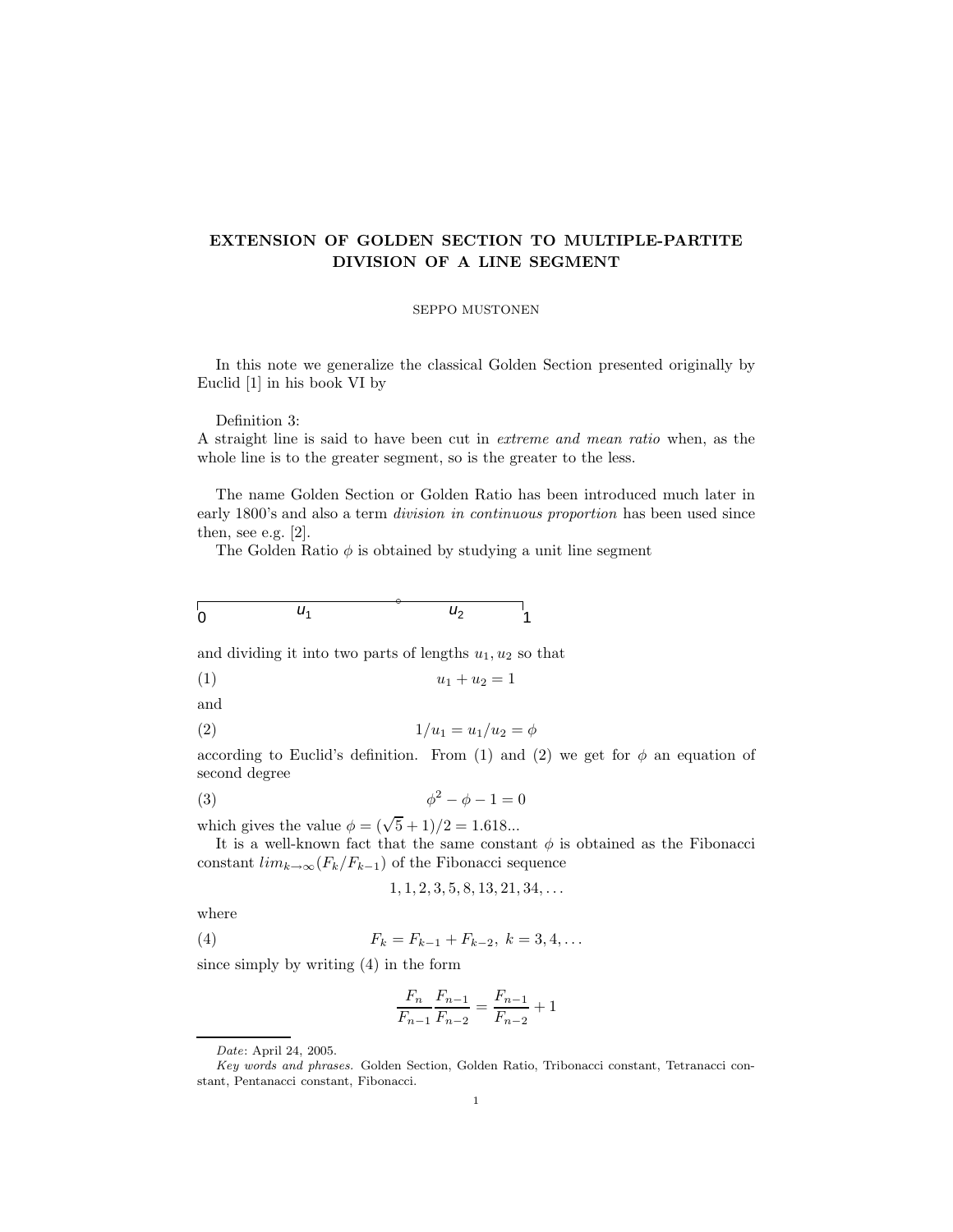we see that the limiting ratio satisfies the equation (3).

Now we extend the idea of division in continuous proportion in the simplest possible way by dividing the unit line segment

$$
\begin{array}{ccc}\n & & & \circ & & \circ & \\
0 & & & u_1 & & \circ & \downarrow \\
0 & & & & u_2 & & \circ & \downarrow \\
\end{array}
$$

into three parts

$$
(5) \t\t u_1 + u_2 + u_3 = 1
$$

so that 'as the whole line is to the greatest segment, so is the greatest to the midmost, and so is the midmost is to the smallest', i.e.

(6) 
$$
1/u_1 = u_1/u_2 = u_2/u_3 = \phi_3.
$$

The requirements  $(5),(6)$  lead to an equation of third degree for the common ratio  $\phi_3$ 

(7) 
$$
\phi_3^3 - \phi_3^2 - \phi_3 - 1 = 0
$$

having only one real root

$$
\phi_3 = \frac{1}{3}(1 + \sqrt[3]{19 - 3\sqrt{33}} + \sqrt[3]{19 + 3\sqrt{33}}) = 1.839286755214...
$$

It is not a big surprise that  $\phi_3$  equals to the Tribonacci constant [3] which is obtained as the limiting ratio of consecutive terms in the Tribonacci sequence

$$
1, 1, 2, 4, 7, 13, 24, 44, 81, \ldots,
$$

where

(8) 
$$
F_k^{(3)} = F_{k-1}^{(3)} + F_{k-2}^{(3)} + F_{k-3}^{(3)}, \ k = 4, 5, ...
$$

since now  $lim_{k\to\infty}(F_k^{(3)}/F_{k-1}^{(3)})$  is the only real root of equation (7). However, a bigger surprise is that our simple geometric generalization of the Golden Section seems to be neglected in earlier literature.

In general, we may study division of a unit line segment in  $n$  parts

(9) 
$$
u_1 + u_2 + \cdots + u_n = 1, \ n = 1, 2, 3, \ldots
$$

and in continuous proportion(s)

(10) 
$$
1/u_1 = u_1/u_2 = u_2/u_3 = \cdots = u_{n-1}/u_n = \phi_n.
$$

Then it is easy to see that  $\phi_n$  is the only real positive root of

(11) 
$$
\phi_n^n - \phi_n^{n-1} - \phi_n^{n-2} - \dots - \phi_n - 1 = 0.
$$

The same constant is obtained as the limiting ratio two consecutive terms of Fibonacci *n*-step numbers  $[4]$  since this ratio satifies  $(11)$ .

According to our geometric approach it is clear that  $\phi_n$  approaches 2 as  $n \to \infty$ and the n-partite division tends to an infinite bipartition

$$
u_1 = 1/2, u_2 = 1/4, u_3 = 1/8, \dots, u_i = (1/2)^i, \dots
$$

As special cases we have  $\phi_1 = 1, \phi_2 = \phi$ , and the  $\phi$ -values can be summarized as